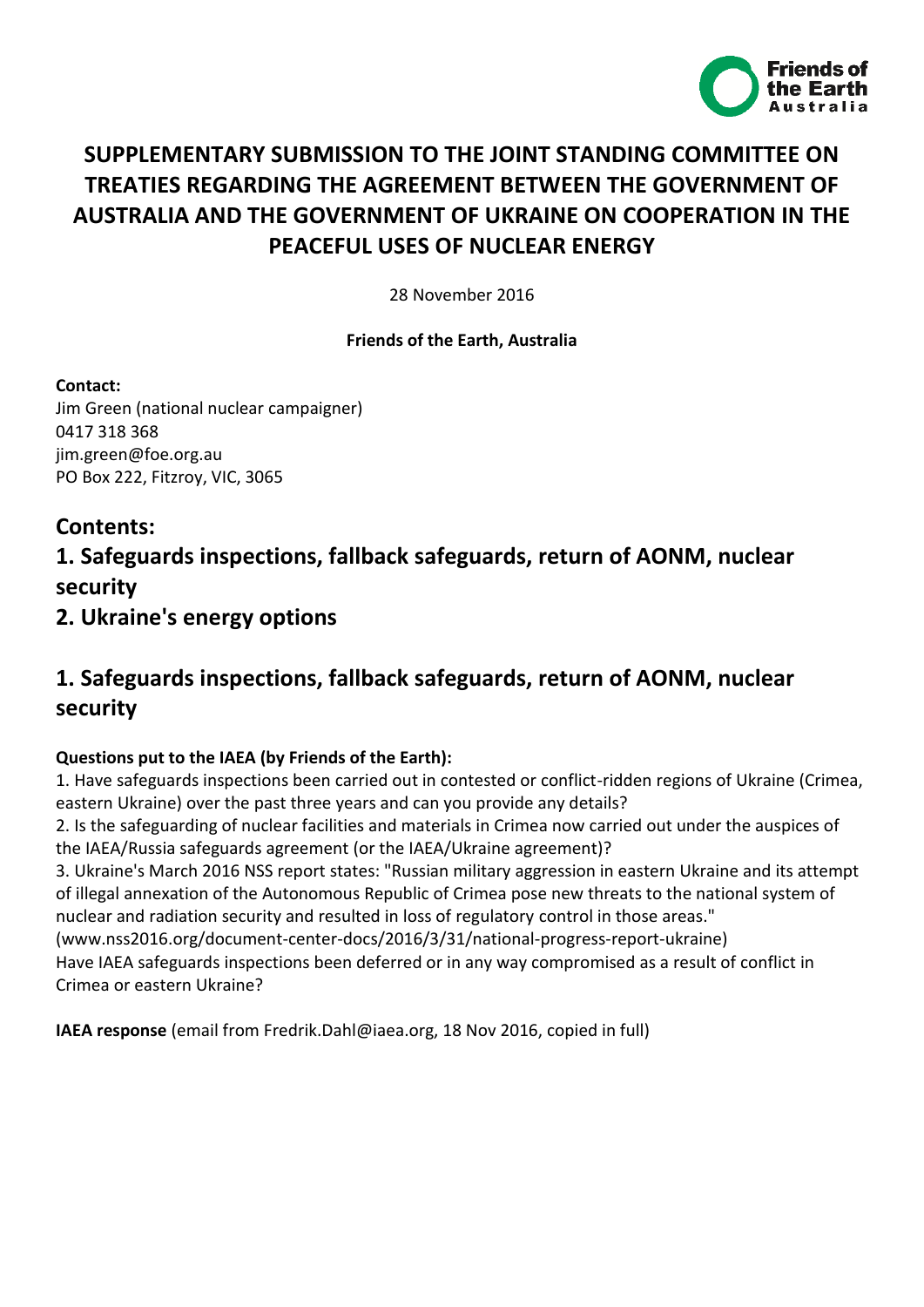For your information:

- The Agency continues to implement safeguards in Ukraine in accordance with the IAEA Statute and international law. Therefore, the Agency continues to implement safeguards in Ukraine in accordance with the country's Comprehensive Safeguards Agreement and Additional Protocol thereto, and consequently all facilities and nuclear material in Crimea continue to be covered by the CSA and AP between Ukraine and the Agency.

- You may also find the following background material useful: the IAEA Safeguards Statement for 2015 (https://www.iaea.org/sites/default/files/16/08/statement\_sir\_2015.pdf) and the annex to the IAEA's Annual Report for 2015 (https://www.iaea.org/sites/default/files/16/09/gc60-9\_annexinfo.pdf). - Due to the confidentiality of such information, the Agency cannot provide details about its safeguardsrelated activities in Member States.

### **Comments:**

- The IAEA states that facilities in Crimea are subject to the IAEA/Ukraine safeguards agreement even though Ukraine has no control over nuclear facilities and materials in Crimea. Clearly that is an unworkable situation, e.g. the IAEA potentially raising concerns with Ukraine over nuclear facilities and materials in Crimea that Ukraine has no control over.
- Dr John Kalish from the Australian Safeguards and Non-Proliferation Office (ASNO) acknowledged in the 21/11/16 JSCOT hearing that: "Of course, there has been an issue with the inspection of the research reactor in Sevastopol in the Crimea. That is a special case where the IAEA inspectors have not inspected the facility but the IAEA has concluded that the likelihood of material being used for non-civilian purposes is extremely low ‒ in fact, non-existent."

The JSCOT should seek clarification from ASNO. Has the IAEA sought to carry out safeguards inspections of the Sevastopol research reactor in Crimea and been rebuffed by Russia? The JSCOT should seek any other information that ASNO can provide on this matter.

- The JSCOT should seek any information that ASNO can provide on the safeguarding (or nonsafeguarding) of nuclear facilities and materials in eastern Ukraine.
- Section 7.1 of the original submission from Friends of the Earth provides details (drawn from the Ukrainian government) about the loss of regulatory control over numerous nuclear facilities and literally thousands of radioactive sources in Crimea and eastern Ukraine. A reasonable working assumption is that the IAEA has lost safeguards control over the same regions - and the same facilities and sources. **The Committee needs further information.**

**In the event of renewed conflict in Ukraine there is clearly a risk of Australian Obligated Nuclear Materials (AONM) falling beyond the reach of IAEA safeguards just as has already happened in Crimea. To make a bad situation much worse, DFAT/ASNO appear to have no credible plans for i) fallback safeguards or ii) return of AONM to Australia (or on-sending it to a third country).**

**FALLBACK SAFEGUARDS:** The importance of credible plans for fallback safeguards is self-evident: from ASNO's statements to the JSCOT hearing it appears that the IAEA has already lost safeguards coverage over a research reactor (and possibly other facilities and materials) in Crimea. Yet this issue was not raised with DFAT, ASNO or Department of Industry, Innovation and Science representatives during the 21/11/16 JSCOT hearing. **The Committee clearly needs to hold further hearings.**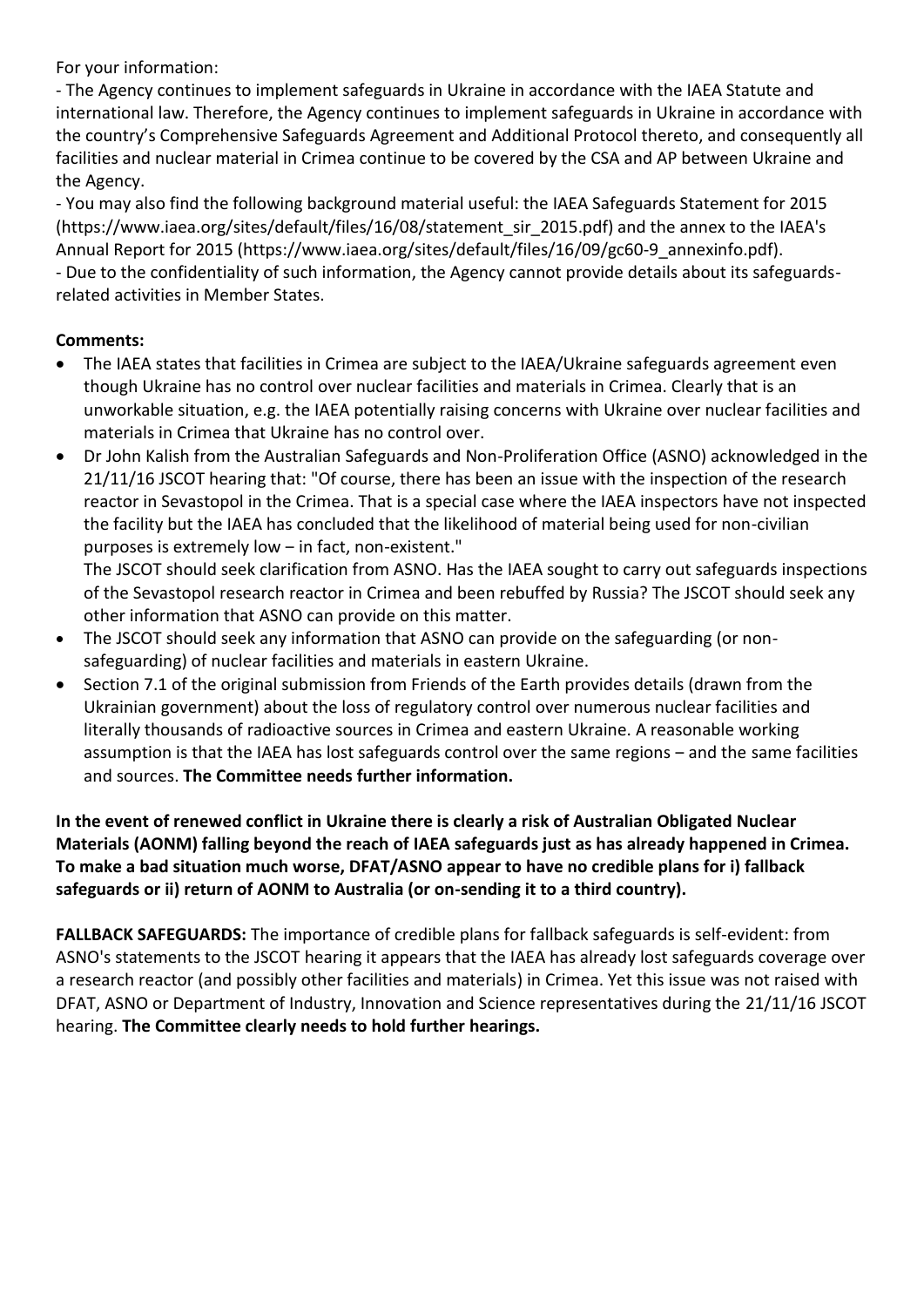**RETURN OF AONM:** On the question of the potential need to return AONM to Australia (or send it to a third country) in the event of proliferation or security concerns, this matter was raised with Dr Kalish from ASNO. Here is the relevant section of the transcript:

*Mr JOSH WILSON: We have some evidence that suggests that, in the case of the agreement with Ukraine, the likelihood of the return of Australian obligated nuclear material is higher than it might be in other arrangements. Has there been any analysis or preparations made for that eventuality? Dr Kalish: Our view is that there is not necessarily a higher likelihood of return being required. The agreement is a treaty-level commitment for peaceful use. We have no reason to see why they would break that commitment, particularly given their energy security requirements and the importance of energy independence to them, or at least independence from Russia. We do not see that as a likely event.*

Clearly the potential need for return of AONM from Ukraine relates primarily to security risks rather than proliferation, yet Kalish ignored the issue of security risks and focused his answer solely on proliferation. Note also that Kalish said nothing about planning for the return of AONM (securing agreement from relevant parties, transport, storage etc.). These issues are detailed in section 6.4 of the original submission from Friends of the Earth. **The Committee clearly needs to hold further hearings.**

### **NUCLEAR SECURITY:**

### **Some of the views presented by DFAT/ASNO at the November 21 hearing are at odds with other evidence and the JSCOT needs further information.**

Kalish from ASNO said that the "nearest nuclear power plant to the conflict zone is Zaporizhia, which is about 200 kilometres from Donbas and about 150 kilometres from Crimea. So it is far removed from the conflict zone."

However section 7.1 of the original submission from Friends of the Earth provides details on recent attempts to foment unrest in Zaporizhia – a city adjacent to a 4-reactor nuclear power plant – and two towns near Zaporizhia, Dnipropetrovsk and Andronivka. DFAT and ASNO were silent about that incident and there is no reason to believe it is an isolated incident.

Mr Magee from DFAT told the November 21 JSCOT hearing that the Russia/Ukraine conflict is a "frozen conflict". The attempt to foment unrest Zaporizhia suggest otherwise. Moreover Magee's statement is in conflict with March 2016 statements made by the Ukrainian government itself, which said in its statement to the 2016 Nuclear Security Summit (NSS):

"Organization and implementation of measures for physical protection of the Ukrainian nuclear power plants (NPPs) is being carried out under real threats caused by the Russian aggression in eastern Ukraine and deterioration of social and political situation in the country. In these conditions, to ensure stable operation of nuclear power facilities, significant efforts are directed at strengthening physical protection, defense and practical training focused on anti-terrorism and anti-sabotage measures at nuclear power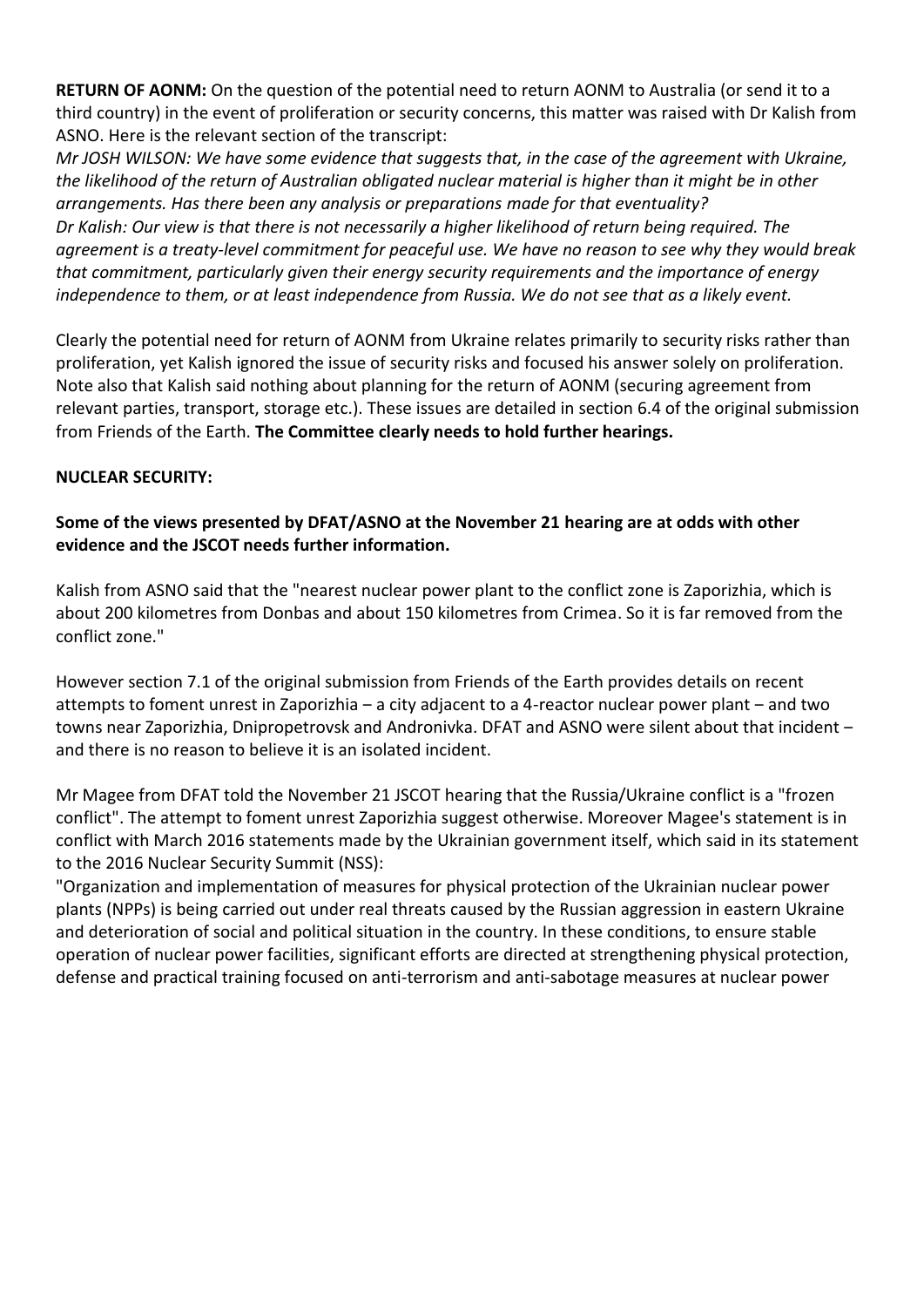plants. Systematic monitoring of crisis situations and development of new approaches to protect nuclear facilities are underway."<sup>1</sup>

Ukraine's March 2016 NSS report further states: "Russian military aggression in eastern Ukraine and its attempt of illegal annexation of the Autonomous Republic of Crimea pose new threats to the national system of nuclear and radiation security and resulted in loss of regulatory control in those areas."

Ukraine's March 2016 NSS report further states: "At present Ukraine cannot guarantee physical protection of the above-mentioned research reactor, nuclear material and sources of ionizing radiation on the territory of Crimea, city of Sevastopol and certain areas of Donetsk and Luhansk regions. Given the occupation of the Autonomous Republic of Crimea by the Russian Federation and ongoing anti-terrorist operation in eastern Ukraine, any damage to radiation-hazardous objects located on those territories may lead to dire consequences not only for Ukraine but for many European nations as well. Thus, we consider that the issue of establishing international control over nuclear facilities that can be seized or damaged as a result of military actions, requires immediate international attention."

# **2. Ukraine's energy options**

1

Clean energy solutions  $-$  renewables, and energy efficiency and conservation  $-$  offer a way to reduce the myriad risks associated with Ukraine's nuclear power program. Ukraine is highly energy inefficient due to decades of subsidies that artificially reduce energy costs to the public and frequent failure to even collect on the energy bills that are charged to consumers and institutions.<sup>2</sup> So there's plenty of low-hanging fruit in the fields of energy efficiency and conservation.

There is also plenty of untapped renewable energy potential. Jan Haverkamp and Iryna Holovko wrote in an April 2016 paper: "Ukraine could cover its entire energy demand in 2050 with wind, solar and water and a 32% decrease in primary energy need. A move towards clean, renewable energy sources (such as wind, water, sun, biomass and geothermal) would seem a logical route, especially given the potential savings in health costs and increase in energy independence. Here, in these countries most afflicted by Chernobyl, economic realities make this switch to a clean energy future inevitable: the old centralised energy economy is collapsing, slowly but surely, and an awareness movement is growing."<sup>3</sup>

An excerpt from the Haverkamp / Holovko paper is copied here:

*In central and eastern Europe, several strong myths about renewable energy remain a barrier to its growth. In Ukraine's energy strategy, these myths result in a meagre target of only 11% renewables in the electricity sector for 2020, and that includes eight percent hydropower. In comparison,* 

www.nss2016.org/document-center-docs/2016/3/31/national-progress-report-ukraine

<sup>2</sup> Michael Mariotte, 25 March 2014, 'Nuclear industry's wishful thinking knows no bounds: No, Ukraine crisis is not going to boost nukes in Europe', http://safeenergy.org/2014/03/25/nuclear-industrys-wishful-thinking/ <sup>3</sup> Jan Haverkamp and Iryna Holovko, 25 April 2016, 'Towards a post-nuclear Ukraine',

<sup>&</sup>lt;sup>1</sup> 'National Progress Report: Ukraine', March 31, 2016, report to 2016 Nuclear Security Summit,

https://www.opendemocracy.net/od-russia/jan-haverkamp-iryna-holovko/towards-post-nuclear-ukraine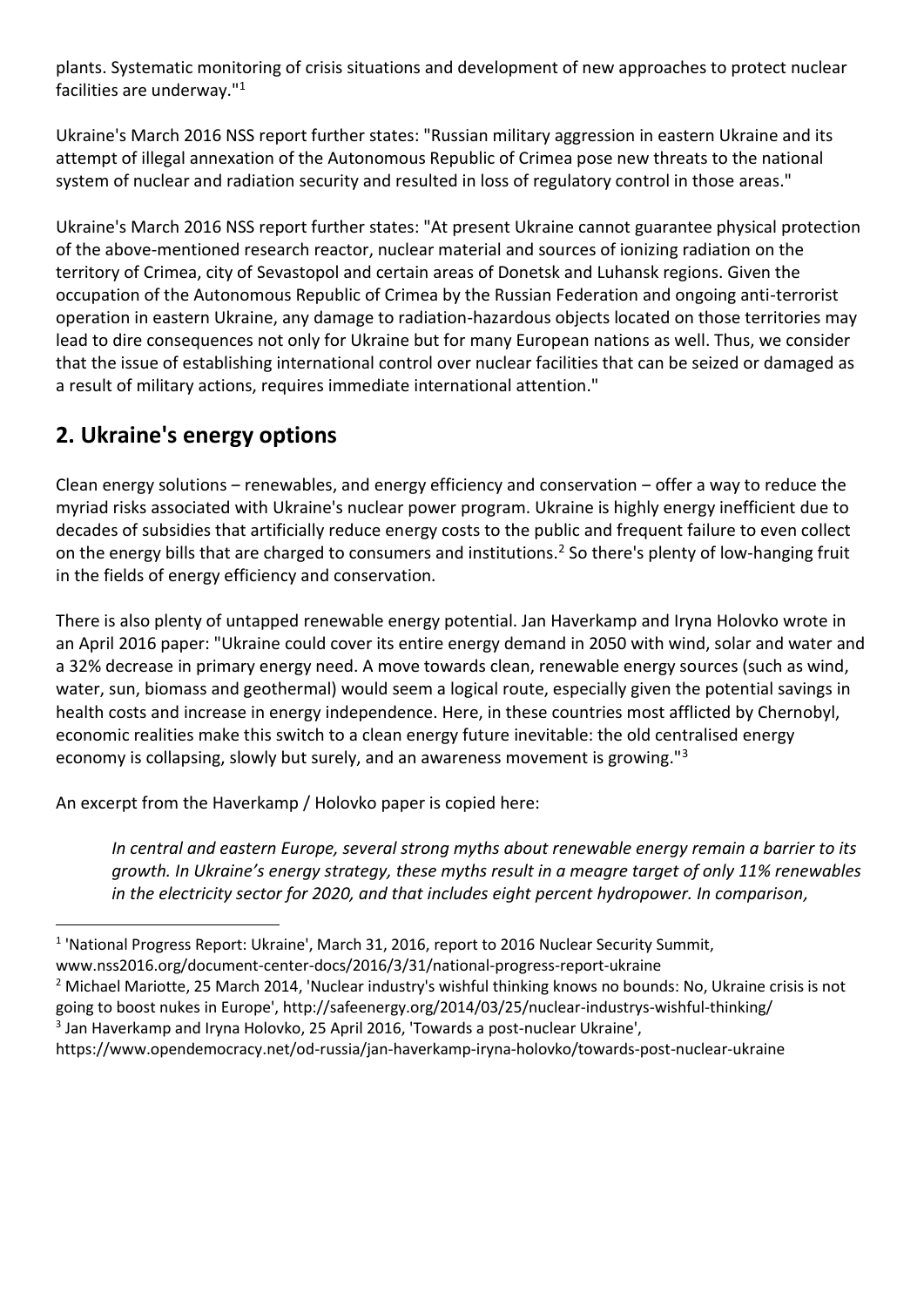*Germany generated a third of its electricity with non-hydro renewable energy sources in 2015, and intends to increase that to 40% or more in 2020.*

*The most important of these myths is that renewable energy is expensive. And indeed, recent investigations from Greenpeace and NECU showed that it still is virtually impossible to turn Ukrainian houses or public buildings into efficient renewables-powered units in a financially sustainable way. The regulated consumer price system and lack of accounting (metering) of energy used by consumers makes changes difficult. Relaxation of price regulation could cause severe energy poverty in a country that already is facing sluggish economic growth and high unemployment rates. This means that as long as energy prices remain under what they would be in a healthy market, the combination of energy efficiency and renewable energy sources will need some kind of support.*

*A first and crucial step to motivate energy efficiency in Ukraine would be to introduce metering of electricity, gas and/or heat used by households. Heating is the highest burden for private consumers and is, for a large part, provided by imported gas. But less than half of the buildings with centralised heating systems have metering in place. It is estimated that non-metered consumers, who cannot influence their energy bill with efficiency measures, pay over 30% more for their heating than in buildings with individual metering. A law on metering in accordance with EU standards has been prepared, but is stuck in the legislative procedure.*

*There is a lot of verbal support for the development of energy efficiency and renewable energy sources in Ukraine by western institutions and investors, including rhetoric about how decentralisation of the energy market by the introduction of efficiency and renewables could reduce corruption and increase sustainability. The reality is that only 15% of EU total support for energy projects in Ukraine and less than about 16% of EBRD and EIB loans goes to energy efficiency and renewable energy sources.*

*Neither the EU, nor the EBRD have a sufficiently pro-active policy to turn Ukraine's energy system onto a sustainable pathway. This is, among others, illustrated by their support for the development of new electricity corridors, which are basically oriented on enabling export of Ukraine's nuclear power to the EU instead of developing an electricity network that could support the uptake of large amounts of variable renewable sources.*

*What is changing, however, is public perception of clean energy technology. The collapse of Activ Solar and the fact that feed-in tariffs for solar PV are now in the same order of magnitude as those for wind power have changed the idea that renewables are expensive play toys for the enrichment of a few and indeed can deliver an affordable alternative. Also the awareness that a lot of the corruption in Ukraine is related to the centralised nature of the old energy carriers is growing, and we see an increasing amount of courageous small and medium investors seeing efficiency and renewables as chances for job and income creation.*

*Ukraine's 2014 legislative framework for prosumers (people that produce their own electricity and sell the surplus to the grid) enables home generators of solar PV power to sell their surplus for gridprice. This is motivating a growing group of homeowners to investments. Meanwhile, a group of*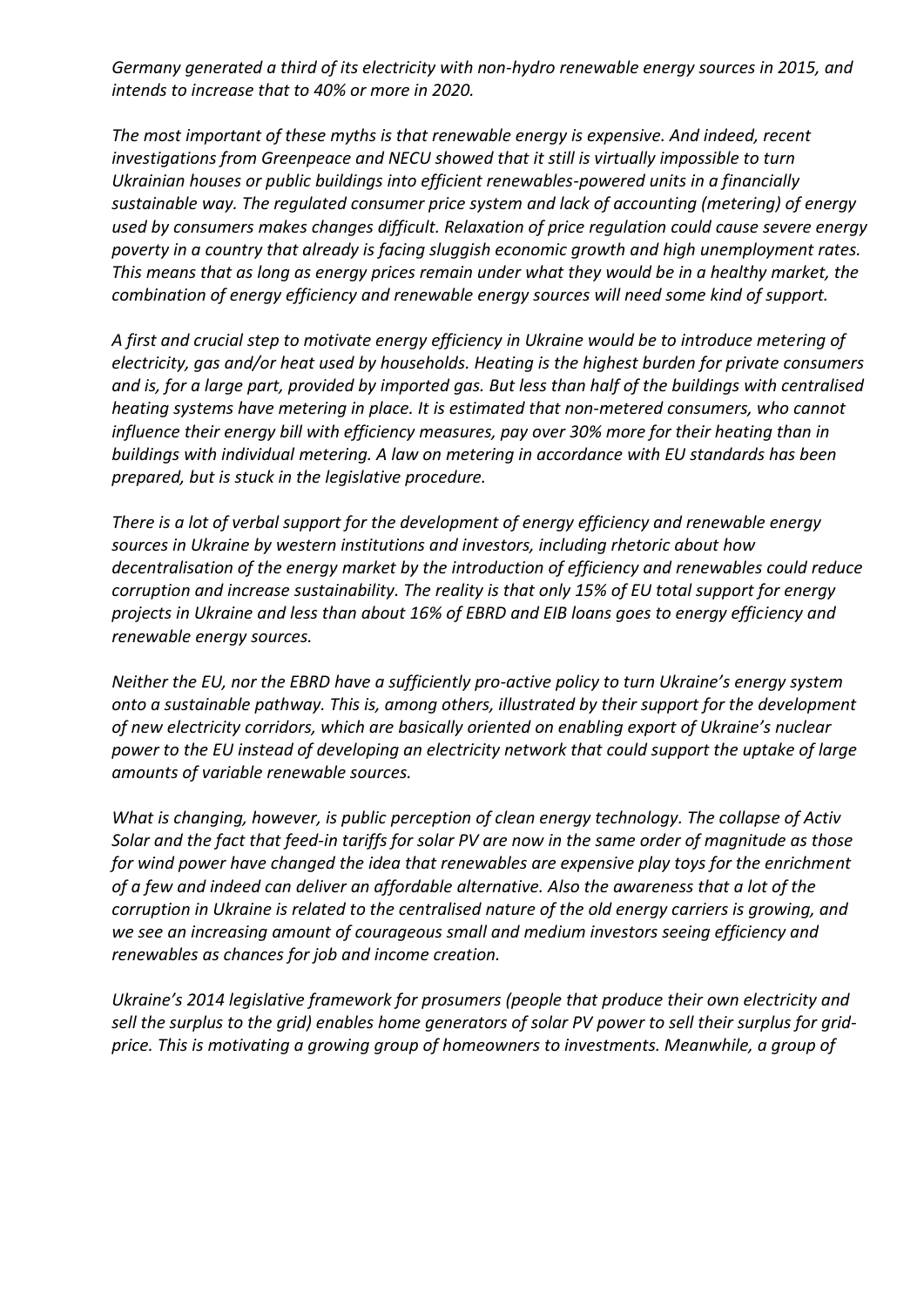*environmental NGOs and a coalition for energy efficient cities are pushing for further steps to decrease Ukraine's energy wastage and at the same time promote the uptake of renewable energy sources.*

*But what is really needed is a shift in gear from small, localised projects to efficiency and renewable energy development becoming the backbone of energy policy. It needs projects like the 140 MW Kherson wind project from Windkraft. It would need initiatives from global corporations like those united in the RE100 Climate Group to secure a 100% renewable supply chain in Ukraine. It would need the political elite in Ukraine to break with the energy oligarchs, looking instead for support for local municipal initiatives and structures that motivate small and middle large enterprises; the development of a grid structure based on decentralised electricity generation and optimising the regional advantages in the country; and international cooperation partners like the EU, the EBRD and the World Bank to be consistent in their support for an Ukrainian energy [r]evolution.*

*Given the dilapidated state of Ukraine's energy industry at this moment, these steps are not only possible — they are inevitable. The question is not whether they will be taken, but how many opportunities and funds will be wasted before they are taken.*

*The earlier Ukraine moves towards a clean energy future, the better for all involved. After all, it could become a positive model for Belarus and Russia to find — at last — a way off the path set by Chernobyl.*

Other useful information can be found in the following papers:

Larisa Bronder, 18 April 2016, 'Ukrainian economics and the potential for decarbonization and growth', http://bellona.org/news/climate-change/2016-04-ukrainian-economics-and-the-potential-fordecarbonization-and-growth

*Deep decarbonization could present economic opportunity to Ukrainian business in the heavily coal dependent and politically wobbly country, allowing it to gain a toehold on a progressive climate technology in the post-Paris Climate Summit world, Bellona told a working group in Kiev last week.* 

Karel Beckman, 22 Aug 2016, 'Ukrainian crisis can be solved – with an Energiewende',

http://energypostproductionsbv.cmail20.com/t/i-l-ktidkjd-yhuduiji-z/

*A Ukrainian Energiewende could go a long way to resolving the current geopolitical crisis around the country, writes Oleg Savitsky of the National Ecological Centre of Ukraine in a new report<sup>4</sup> for the Succow Stiftung. According to Savitsky, it would reduce Ukraine's dependence on Russian gas and uranium as well as on coal from the breakaway regions, while at the same time reducing pollution, greenhouse gas emissions and the risk of a nuclear disaster. It would also help to combat corruption and usher in economic growth and a more equitable society. Savitsky calls on the EU and Germany to set up a "Marshall Plan" to* 

<u>.</u>

<sup>4</sup> http://www.succow-

stiftung.de/tl\_files/pdfs\_downloads/MDF%20Working%20Paper/MDF%20Paper\_%20Energy\_transition\_UA\_Oleg%2 0Savitsky.pdf